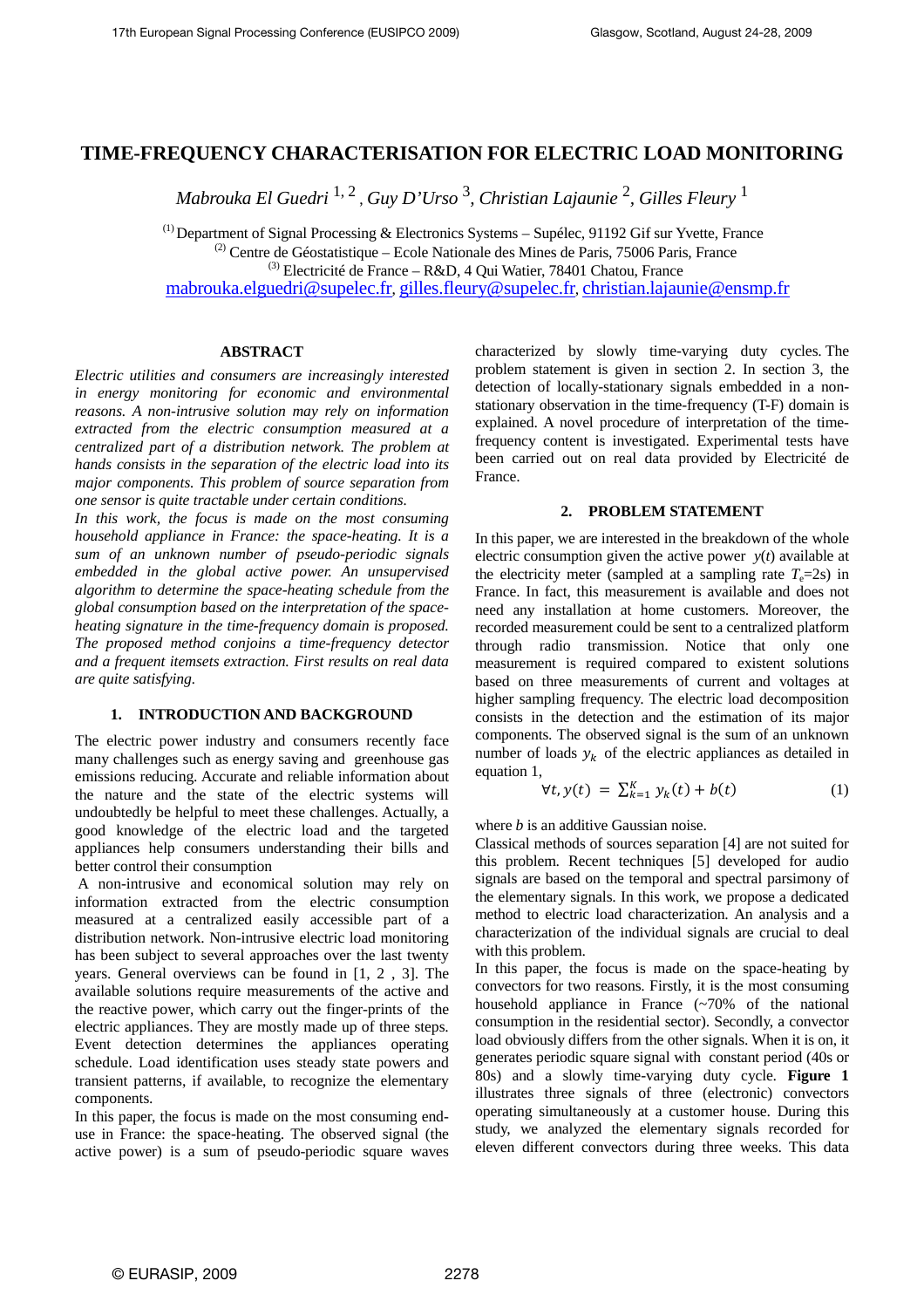basis is certainly not sufficient, but necessary for a feasibility study. In fact, gathering such data is a costly and difficult task. Some common properties of the convectors loads have been established thanks to this analysis. Actually, we noted that a convector signal is locally stationary, where the local stationarity means that the covariance function of the studied signal can be considered as the time modulation of a stationary covariance function [6].

Let us underline that more data were gathered during the winter 2008-2009 from two different sites. The active power of each convector (almost thirteen convectors) has been measured. The signals analysis have the same properties of those used during this study.

The detection of space-heating from the active power is formulated as the detection of a mixture of an unknown number of periodic locally stationary signals, where the set of possible values for periodicities is known.

Since the observed signal *v* is non-stationary, time-frequency representations [6] are suitable tools to characterize its components. In this space, the signal components are described by structures called spectral patterns. Given that targeted signals are piecewise stationary, the appropriate TFR is the *Short Time Fourier Transform* (STFT) [6]. A sample of an electric load, where three convectors are simultaneously in use, and the magnitude of the corresponding STFT, namely the spectrogram, are illustrated by **Figure 2**.

Equidistant horizontal lines correspond to the space-heating signature in the time-frequency domain, because of the periodic property of the convectors signature. The interpretation of the space-heating signature obviously becomes straightforward in this domain. Note that other time-frequency features may also be distinguished.

The interpretation of the time-frequency representation content mostly consists of two processes: the TFR segmentation and the classification of the extracted patterns. Several parametric or non parametric, supervised or unsupervised methods have already been proposed in literature [7, 8].

This work investigates a new unsupervised and semiparametric procedure, dedicated to the characterization of an unknown mixture of periodic locally-stationary signals embedded in a non-stationary observation. The segmentation of the TFR is tuned with a time-frequency detector based on a statistical model of the TFR. The classification process aims at separating the extracted spectral patterns into two families: the space-heating features and the other devices' ones. This operation is performed by a data-mining method, namely the frequent itemsets extraction. The proposed method is based on priors extracted from convectors measurements with electronic regulation. As for other convection systems, such as mechanics convectors, we will show that our method might be still appropriate since the space-heating load is locally stationary.

The proposed approach to characterize the space-heating load is described in **Figure 3**.



(total number of convectors: 3)



Figure 3 - Space-Heating detection in the time-frequency domain (where  $P(t)$  is the measured active power)

# **3. DETECTION AND EXTRACTION OF PIECEWISE STATIONARY SIGNALS FROM THE SPECTROGRAM**

# **3.1 Spectrogram segmentation based on a series of hypothesis tests**

A TFR might be considered in two different ways. In [7, 9] it is considered as an image. The segmentation is performed by active contours and mathematical morphology. These tools do not provide an automatic detection and characterization of the time-frequency features. In [10, 11], the TFR is modelled with a mixture of probability densities.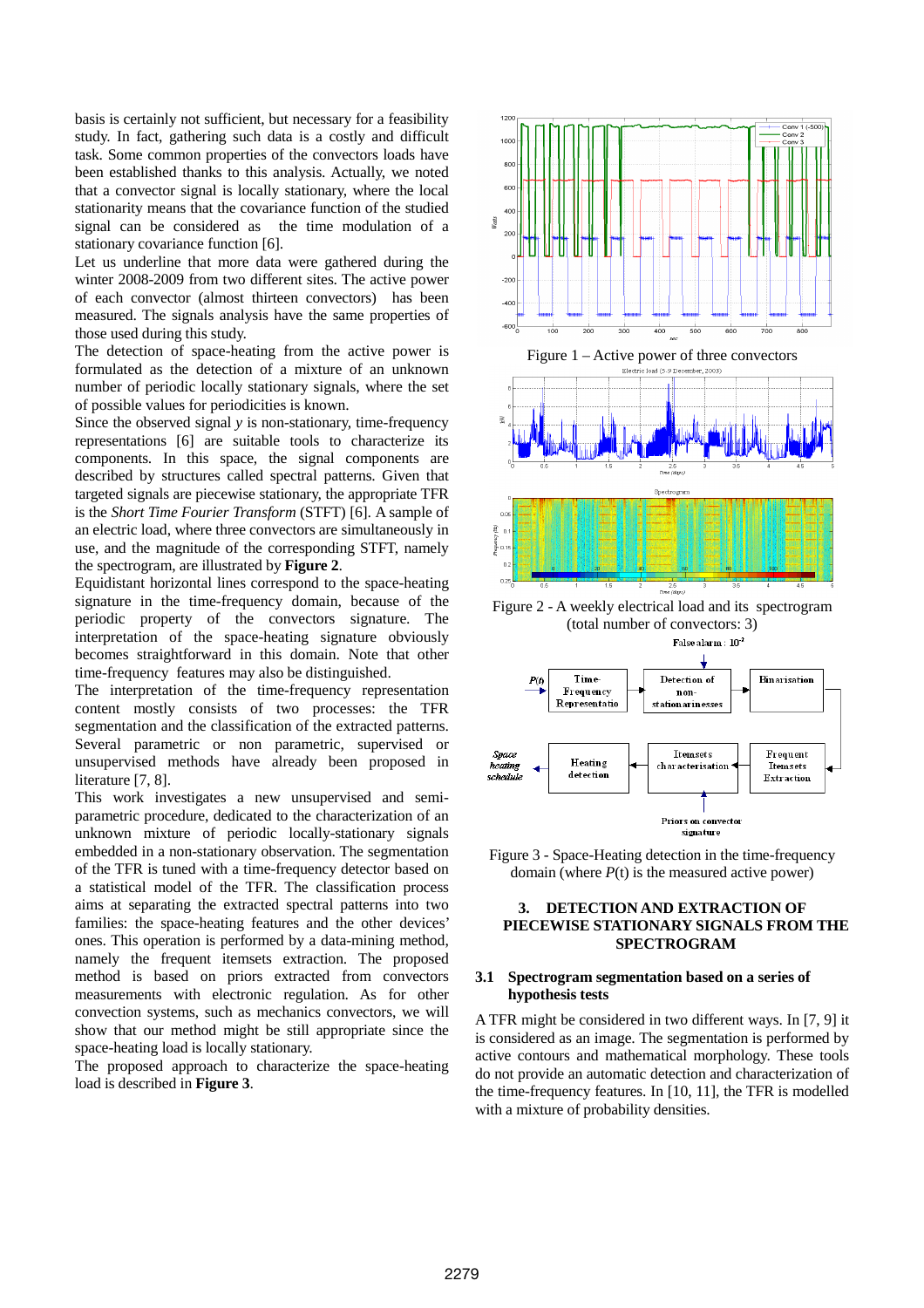Its segmentation is based on the statistical properties of a specific time-frequency representation: the spectrogram, which is the magnitude of the *STFT* [6].

As the observation *y* is a sequence of *N* samples, each spectrogram coefficient is given as following (*h* is the analysis window of length  $N_f < N$ ):

$$
\rho_{y}[k,v] = \frac{1}{N} \left| \sum_{m=1}^{N} h[m-k] y[m] e^{-2j\pi \frac{mv}{Nf}} \right| \tag{2}
$$

The segmentation procedure consists in labelling each T-F coefficient using a statistical model of the chosen TFR. In this work, our purpose is to provide two regions: a region which contains the spectral patterns and a region defined as the background of the TFR. The segmentation task might be performed through a hypothesis test. The method described below has been developed in the GIPSA-lab as part of studies conducted in this lab. The segmentation procedure consists in labelling each T-F coefficient using a statistical model of the chosen TFR. In this work, our purpose is to provide two regions: a region which contains the spectral patterns and a region defined as the background of the TFR. The segmentation task might be performed through a hypothesis test. The method described below has been developed in the GIPSA-lab as part of studies conducted in this lab.

### *Statistical hypothesis test*

The detection of abrupt temporal changes is formulated as following:

 $H<sub>0</sub>$ : The observed signal *r* is stationary, possibly added with a deterministic signal. It follows a known probability density  $p_0$ , whose parameters are unknown.

 $H_1$ : Non-stationary signal of unknown probability density  $p_1$ Lack of information about ruptures makes the definition of an optimal detector not feasible. In [12], the authors propose a recursive detector based on the knowledge of the  $p_0$ 's family. They proposed a new detector in a particular TFR: the spectrogram, and reformulated the previous hypothesis test in the new space. As the prior density of observations and the cost function are unknown, the decision rule's threshold might be determined for a given false alarm *Pfa*

Consequently, if  $\rho_y[k, v] > \eta_{Pf a[v]}$ , then the alternate hypothesis  $H_1$  is accepted. Otherwise, one accepts the null hypothesis.

Let us now give some definitions and notations. For a given signal *y*, the observation space is  $L = \{(k, v), k \in K, v \in F\}$ where  $K \times F$  is the time-frequency domain. For each normalised frequency, we define:

$$
L_{H0}(v) = \{(k, v) \in L(v) / p_{\rho_y/H0} = p_0 \text{ and } k \in I_s \}
$$
  
where:  $I_s = \arg \max \{ \text{card}(I), I \subset K, E[\rho_y[k, v]] \} \lt \mu_s \}$   
 $\mu_s$  is a threshold chosen a priori.

 $L_{H1}(v)$  is the complementary subspace of  $L_{H0}(v)$ . Notice that the decision rule requires the knowledge of the statistical distributions of the T-F coefficients.

# *Statistical model of the spectrogram coefficients*

For better explanation, the statistical test is presented in the particular case of a stationary white Gaussian signal.

 $H_0^*$ : Random signal *b*, stationary, with probability density  $N(0, \sigma^2)$ .

 $H_1^*$ : The alternate hypothesis.

The statistical properties of the spectrogram coefficients under the null hypothesis have to be determined in order to evaluate the detection threshold. For each frequency,  $(\rho_b[k, v])$  is a mixture of zero mean independent Gaussian random variables. It follows asymptotically a central  $\chi^2$ law [13] with 2 degrees of freedom.

Therefore, the spectrogram might be modelled as a mixture of central and non-central chi-square laws [13]. Non-central parameters are proportional to the signal to noise ratio evaluated for the spectrogram coefficients. The estimation of the distributions' parameters helps to make a decision as for the category of each spectrogram coefficient.

### *Decision Rule*

The threshold value is determined for a fixed false alarm *Pfa* . The decision rule is:

If  $\rho_y[k, v] > \eta_{Pf a[v]}$ , the alternate hypothesis  $H_1$  is true, and  $\rho_y[k, v] \in L_{H_1}(v)$ . Otherwise, the null hypothesis is satisfied and we have:  $\rho_y[k, v] \in L_{H_0}(v)$ 

*LH*<sup>1</sup> is the set of all the spectral patterns.

### *Algorithm*

The key idea of this detector is to construct the subspace of interest iteratively. More precisely, let  $L_{H0}^{i}(v)$  be the current estimation of  $L_{H0}(v)$  at iteration *i*,  $P^i = \text{card}\left\{\mathcal{L}^i_{H0}(v)\right\}$  and  $\mu^i[v]$  be the empirical mean of  $L_{H0}^{i}(v)$ . For more details, we refer to these works [12, 13]. The stopping criterion is the stability of  $L_{H0}$ . As for initialisation, one affects to each  $L_{H0}(v)$  the *p*% lowest values of the observed data. The parameter *p* is chosen *a priori*. This procedure is used to detect all the spectral and the temporal changes in the T-F domain. It provides a mapping of the spectral patterns including those associated to the piecewise-stationary periodic signals. The next step aims at automatically extracting these patterns so that one can select the convectors patterns.

# **3.2 A novel method to extract "some" time-frequency patterns: Frequent Itemsets extraction**

The subspace  $L_{H1}$  is a time-frequency map of two families of features: the first one is associated to periodic signals, the second one to other signals. Our objective is to extract the first category of patterns. The extraction algorithms of compact subsets [13] are not suited to our problem because we aim at extracting only some itemsets having some specific properties. Actually, the features associated to the convectors have three properties. Each pattern is nearly rectangular. Besides, for a given temporal support, the convectors structures have almost the same size. Finally, whenever the space-heating is "on", the patterns of each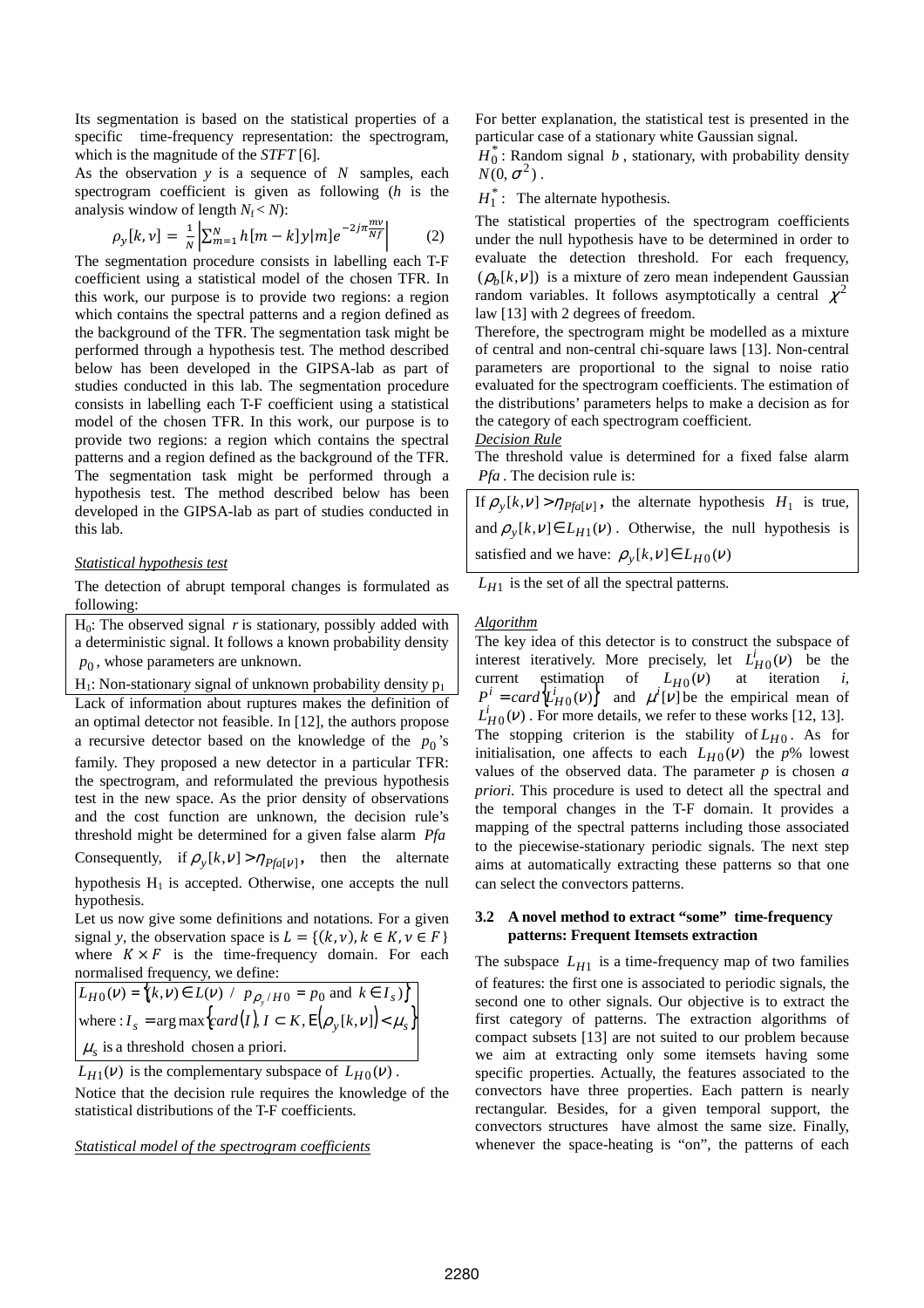convector are equidistant. These priors are used to model the targeted structures and to develop an automatic and unsupervised procedure of extraction. A specific method namely the *Frequent Itemsets Extraction* selects these itemsets. Early works on this method [14] led to the APRIORI algorithm, where the processed data are binary matrix. The rows are called *objects* and the columns are the *attributes*.

*Definition: A frequent itemset is an itemset for which the number of objects including this itemset, called support, is greater than a threshold named cut frequency* (*fc*) [15]*.* 

Frequent Itemsets Extraction looks for the frequent itemsets in a large data basis. This procedure is carried on a condensed representation: a *Galois lattice*. The lattice construction is illustrated in **Figure 5** for a non realistic binary matrix (**Figure 4**). The frequent itemsets for a cut frequency  $f_c = 2$  are presented in

**Figure** 6. The APRIORI algorithm proceeds repeatedly as following:

1<sup>srt</sup> iteration: evaluate the itemsets' frequencies

 $k^{\text{th}}$  iteration:

- Frequent itemsets of iteration (k-1) are used to determine candidates for k-frequent itemsets, with a greater frequency than the cut frequency.
- Update data: pruning the non-frequent itemsets.

In our case, time instants are the objects (*transactions*). Frequencies are the *attributes*. A spectral pattern could be considered as an association between an itemset of attributes and the objects (instants) containing these attributes (frequencies). Note that the matrix data must be binarised and transposed for computing reasons. Moreover, a morphological filtering is used to eliminate all the patterns with duration inferior to the minimum duration of a convector. The patterns extraction is then performed by specific software: *MvMiner* [16]. As the space-heating spectrum covers the entire frequential axis, the extraction of the spectral signature of the convectors might be performed by selecting the longer itemset of attributes. As for the cut frequency, it could be defined regarding the minimal duration of a convector's operating  $t_{ch0}$  given consumer habits an

operating constraints as following: 
$$
f_c = \frac{t_{ch0}}{T_e N_f}
$$
.

The output of this module is a map including mostly the binarised signature of the convectors in the spectrogram. We can then deduce the schedule of this end-use from a daily electrical load.

# **4. EXPERIMENTAL RESULTS**

Real data have been gathered only at a customer house, because collecting real data is a difficult and costly task. The results given herein are not complete yet. We only demonstrate the efficiency of the proposed method on real data in the particular case of electronics convectors. The evaluation of the detector on large data basis for different customers will be performed in future works, using data recorded at tow houses.

| Time         |                |          | 2x       | 3x       | 4x       | 5x       | 6x           | 7x       | 8x           |
|--------------|----------------|----------|----------|----------|----------|----------|--------------|----------|--------------|
| Frequency    | $\overline{0}$ | 512      | 512      | 512      | 512      | 512      | 512          | 512      | 512          |
| $f_1 = 0$    | 1              | 1        | 1        | $\bf{0}$ | $\bf{0}$ | $\bf{0}$ | 1            | 1        |              |
| $f_2 = 0.01$ | 1              | 1        | 1        | 0        | 1        | 1        | 1            | 1        |              |
| $f_3 = 0.02$ | 0              | $\bf{0}$ | $\bf{0}$ | 1        | 1        | 1        | 0            | $\bf{0}$ |              |
| $f_4 = 0.03$ | 1              | 1        | 1        | 1        | $\bf{0}$ | $\bf{0}$ | $\mathbf{0}$ | $\bf{0}$ | $\mathbf{0}$ |

Figure 4 - An illustration of the processed data



Figure 5 - A condensed representation of the matrix: a lattice



The frequent itemsets map and the longer frequent itemsets obtained for a weekly electric load (Figure 2) are presented in Figure 7.

Notice that some itemsets are split up resulting in nondetected intervals  $Z_1$ ,  $Z_2$  and  $Z_3$ .

The space-heating detector in the temporal domain (Figure 8) is thereafter obtained given the patterns matrix and a model of a convector. Besides the non-detection due to split up of some itemsets, Figure 8 (black ellipses) illustrates some non-detection due to the cut frequency chosen and the length of extracted itemsets.

A post-processing might be added to the global chain, so that adjacent regions are interpolated. Thereafter, the spaceheating detector from the selected itemsets is deduced. The temporal support of non-detection intervals is around 10% of the space-heating support, without any post-processing. We also stress that the chosen method of extraction does not lead to any false alarms. The detector described above is based on the spectral properties of a convector load and should be applicable to other convection system since the